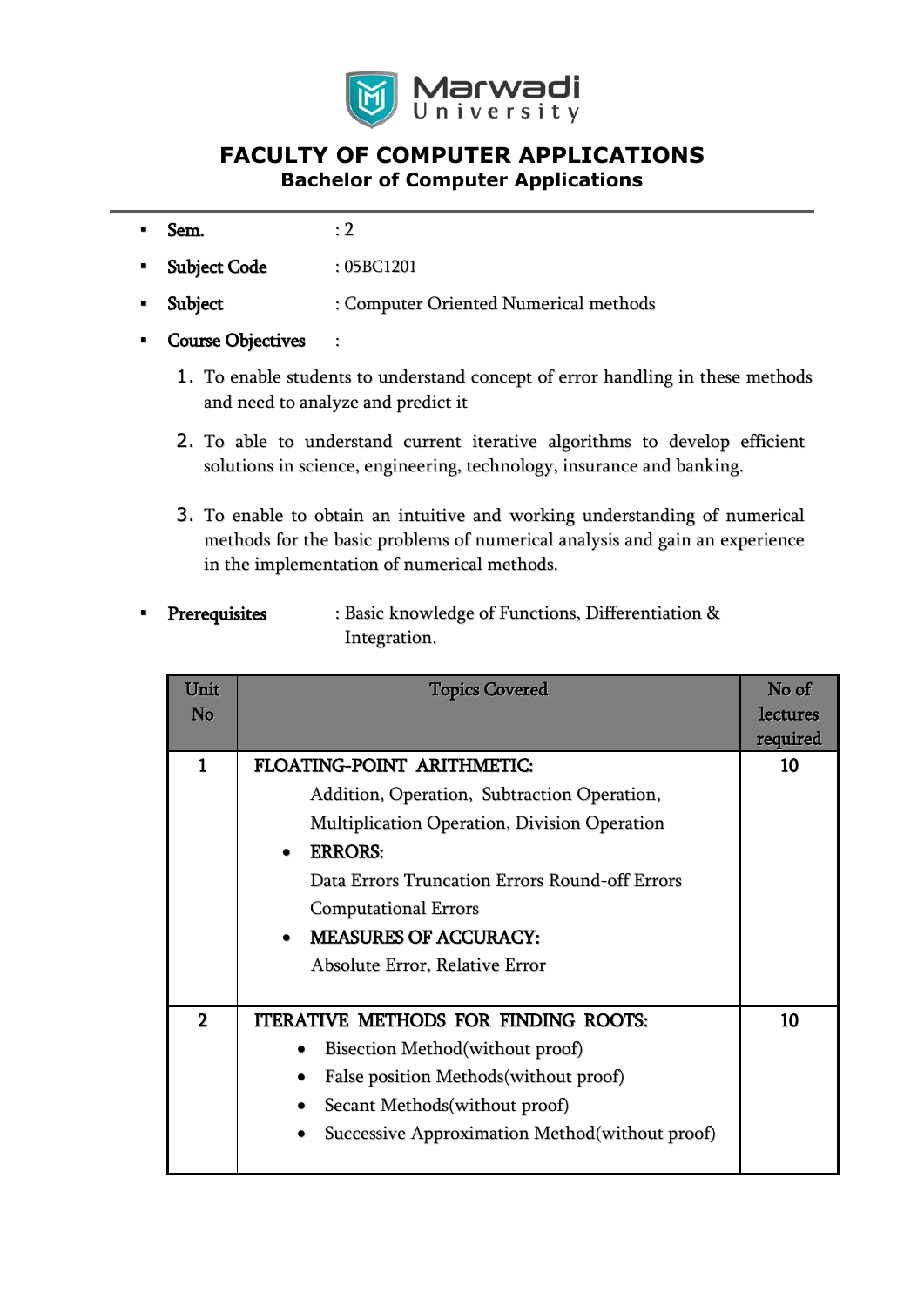

# **FACULTY OF COMPUTER APPLICATIONS**

| <b>Bachelor of Computer Applications</b> |                                                                                                                                                                                                                                                                                                                                                                                                            |    |
|------------------------------------------|------------------------------------------------------------------------------------------------------------------------------------------------------------------------------------------------------------------------------------------------------------------------------------------------------------------------------------------------------------------------------------------------------------|----|
| $\overline{\mathbf{3}}$                  | <b>INTERPOLATION:</b><br>Lagrange Interpolation,                                                                                                                                                                                                                                                                                                                                                           | 10 |
|                                          | • Newton's Forward Difference Interpolation,                                                                                                                                                                                                                                                                                                                                                               |    |
|                                          | • Newton's Backward Difference Interpolation,                                                                                                                                                                                                                                                                                                                                                              |    |
|                                          | • Newton's Divided Difference Interpolation                                                                                                                                                                                                                                                                                                                                                                |    |
| $\overline{\mathbf{4}}$                  | NUMERICAL DIFFERENTIATION & INTEGRATION:<br>• Differentiation :<br>Newton's Forward<br>Difference,<br>Using<br>Newton's Backward Difference, Newton's<br>Divided<br>Difference<br>(First<br>Order                                                                                                                                                                                                          | 10 |
|                                          | Differentiation only)                                                                                                                                                                                                                                                                                                                                                                                      |    |
|                                          | • Integration:<br>Using Trapezoidal rule, Simpson's 1/3                                                                                                                                                                                                                                                                                                                                                    |    |
|                                          | &Simpson's 3/8 rules                                                                                                                                                                                                                                                                                                                                                                                       |    |
| 5                                        | <b>SOLUTION</b><br>OF<br><b>SIMULATANEOUS</b><br><b>LINEAR</b><br>&<br>DIFFERENTIAL EQUATIONS:<br>• Solution of Simultaneous Linear Equations:<br>Gauss Elimination method, Gauss-Jordan<br>method, Gauss- Seidel Method<br>• Solution of Ordinary Differential Equations:<br>Runge-Kutta 2nd Order and 4th Order<br>methods<br>• Predictor-Corrector Methods:<br>Milne Simpson and Adam's Moulton methods | 10 |

#### Course Outcomes:

- 1. Able to apply different type of errors rules occurring in numerical calculation & solution of them.
- 2. Ability to apply of numerical iterative methods for the basic problems of numerical analysis.
- 3. Able to apply algorithmic implementation of different interpolation methods.
- 4. Application of concept of differentiation, integration in numerical calculation.
- 5. Able to understand and apply the application and solution of linear differential equations & predictor –corrector methods.